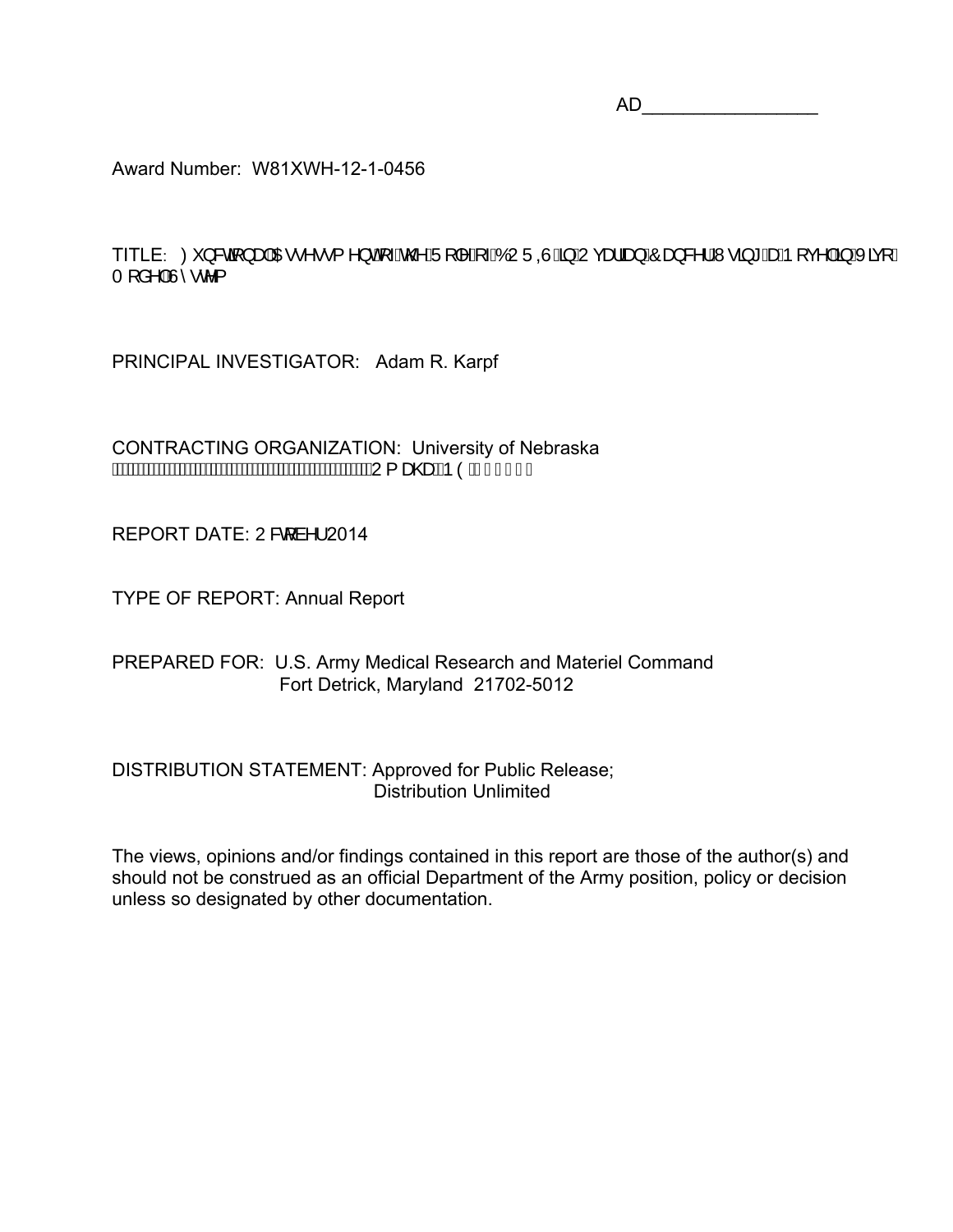| <b>REPORT DOCUMENTATION PAGE</b>                                                                                                                                                                                      |                    |                                                                                                  |                                      |                                      | Form Approved<br>OMB No. 0704-0188                                                                                                                                                                                                                                                                                                                                                                                               |  |
|-----------------------------------------------------------------------------------------------------------------------------------------------------------------------------------------------------------------------|--------------------|--------------------------------------------------------------------------------------------------|--------------------------------------|--------------------------------------|----------------------------------------------------------------------------------------------------------------------------------------------------------------------------------------------------------------------------------------------------------------------------------------------------------------------------------------------------------------------------------------------------------------------------------|--|
| Public reporting burden for this collection of information is estimated to average 1 hour per response, including the time for reviewing instructions, searching existing data sources, gathering and maintaining the |                    |                                                                                                  |                                      |                                      |                                                                                                                                                                                                                                                                                                                                                                                                                                  |  |
|                                                                                                                                                                                                                       |                    |                                                                                                  |                                      |                                      | data needed, and completing and reviewing this collection of information. Send comments regarding this burden estimate or any other aspect of this collection of information, including suggestions for reducing                                                                                                                                                                                                                 |  |
|                                                                                                                                                                                                                       |                    |                                                                                                  |                                      |                                      | this burden to Department of Defense, Washington Headquarters Services, Directorate for Information Operations and Reports (0704-0188), 1215 Jefferson Davis Highway, Suite 1204, Arlington, VA 22202-<br>4302. Respondents should be aware that notwithstanding any other provision of law, no person shall be subject to any penalty for failing to comply with a collection of information if it does not display a currently |  |
| <b>1. REPORT DATE</b>                                                                                                                                                                                                 |                    | valid OMB control number. PLEASE DO NOT RETURN YOUR FORM TO THE ABOVE ADDRESS.<br>2. REPORT TYPE |                                      |                                      | <b>3. DATES COVERED</b>                                                                                                                                                                                                                                                                                                                                                                                                          |  |
| U&d à^¦ÁG€14                                                                                                                                                                                                          |                    | Annual                                                                                           |                                      |                                      | HEÂM AGEFHARAGU ÂM AGEFI                                                                                                                                                                                                                                                                                                                                                                                                         |  |
| <b>4. TITLE AND SUBTITLE</b>                                                                                                                                                                                          |                    |                                                                                                  |                                      |                                      | <b>5a. CONTRACT NUMBER</b>                                                                                                                                                                                                                                                                                                                                                                                                       |  |
|                                                                                                                                                                                                                       |                    |                                                                                                  |                                      |                                      |                                                                                                                                                                                                                                                                                                                                                                                                                                  |  |
|                                                                                                                                                                                                                       |                    |                                                                                                  |                                      |                                      | <b>5b. GRANT NUMBER</b>                                                                                                                                                                                                                                                                                                                                                                                                          |  |
| Functional Assessment of the Role of BORIS in Ovarian Cancer Using a                                                                                                                                                  |                    |                                                                                                  |                                      |                                      | W81XWH-12-1-0456                                                                                                                                                                                                                                                                                                                                                                                                                 |  |
| Novel in Vivo Model System                                                                                                                                                                                            |                    |                                                                                                  |                                      |                                      |                                                                                                                                                                                                                                                                                                                                                                                                                                  |  |
|                                                                                                                                                                                                                       |                    |                                                                                                  |                                      |                                      | <b>5c. PROGRAM ELEMENT NUMBER</b>                                                                                                                                                                                                                                                                                                                                                                                                |  |
|                                                                                                                                                                                                                       |                    |                                                                                                  |                                      |                                      |                                                                                                                                                                                                                                                                                                                                                                                                                                  |  |
| 6. AUTHOR(S)                                                                                                                                                                                                          |                    |                                                                                                  |                                      |                                      | <b>5d. PROJECT NUMBER</b>                                                                                                                                                                                                                                                                                                                                                                                                        |  |
|                                                                                                                                                                                                                       |                    |                                                                                                  |                                      |                                      |                                                                                                                                                                                                                                                                                                                                                                                                                                  |  |
| Adam R. Karpf                                                                                                                                                                                                         |                    |                                                                                                  |                                      |                                      | <b>5e. TASK NUMBER</b>                                                                                                                                                                                                                                                                                                                                                                                                           |  |
| Michael Higgins                                                                                                                                                                                                       |                    |                                                                                                  |                                      |                                      |                                                                                                                                                                                                                                                                                                                                                                                                                                  |  |
|                                                                                                                                                                                                                       |                    |                                                                                                  |                                      |                                      | <b>5f. WORK UNIT NUMBER</b>                                                                                                                                                                                                                                                                                                                                                                                                      |  |
| E-Mail: adam.karpf@unmc.edu                                                                                                                                                                                           |                    |                                                                                                  |                                      |                                      |                                                                                                                                                                                                                                                                                                                                                                                                                                  |  |
| 7. PERFORMING ORGANIZATION NAME(S) AND ADDRESS(ES)                                                                                                                                                                    |                    |                                                                                                  |                                      |                                      | <b>8. PERFORMING ORGANIZATION REPORT</b>                                                                                                                                                                                                                                                                                                                                                                                         |  |
|                                                                                                                                                                                                                       |                    |                                                                                                  |                                      |                                      | <b>NUMBER</b>                                                                                                                                                                                                                                                                                                                                                                                                                    |  |
| University of Nebraska Medical Center                                                                                                                                                                                 |                    |                                                                                                  |                                      |                                      |                                                                                                                                                                                                                                                                                                                                                                                                                                  |  |
| Omaha, Nebraska 68198-5950                                                                                                                                                                                            |                    |                                                                                                  |                                      |                                      |                                                                                                                                                                                                                                                                                                                                                                                                                                  |  |
|                                                                                                                                                                                                                       |                    |                                                                                                  |                                      |                                      |                                                                                                                                                                                                                                                                                                                                                                                                                                  |  |
|                                                                                                                                                                                                                       |                    |                                                                                                  |                                      |                                      |                                                                                                                                                                                                                                                                                                                                                                                                                                  |  |
|                                                                                                                                                                                                                       |                    |                                                                                                  |                                      |                                      |                                                                                                                                                                                                                                                                                                                                                                                                                                  |  |
| 9. SPONSORING / MONITORING AGENCY NAME(S) AND ADDRESS(ES)                                                                                                                                                             |                    |                                                                                                  |                                      |                                      | 10. SPONSOR/MONITOR'S ACRONYM(S)                                                                                                                                                                                                                                                                                                                                                                                                 |  |
| U.S. Army Medical Research and Materiel Command                                                                                                                                                                       |                    |                                                                                                  |                                      |                                      |                                                                                                                                                                                                                                                                                                                                                                                                                                  |  |
| Fort Detrick, Maryland 21702-5012                                                                                                                                                                                     |                    |                                                                                                  |                                      |                                      |                                                                                                                                                                                                                                                                                                                                                                                                                                  |  |
|                                                                                                                                                                                                                       |                    |                                                                                                  |                                      |                                      | <b>11. SPONSOR/MONITOR'S REPORT</b>                                                                                                                                                                                                                                                                                                                                                                                              |  |
|                                                                                                                                                                                                                       |                    |                                                                                                  |                                      |                                      | <b>NUMBER(S)</b>                                                                                                                                                                                                                                                                                                                                                                                                                 |  |
|                                                                                                                                                                                                                       |                    |                                                                                                  |                                      |                                      |                                                                                                                                                                                                                                                                                                                                                                                                                                  |  |
| <b>12. DISTRIBUTION / AVAILABILITY STATEMENT</b>                                                                                                                                                                      |                    |                                                                                                  |                                      |                                      |                                                                                                                                                                                                                                                                                                                                                                                                                                  |  |
| Approved for Public Release; Distribution Unlimited                                                                                                                                                                   |                    |                                                                                                  |                                      |                                      |                                                                                                                                                                                                                                                                                                                                                                                                                                  |  |
|                                                                                                                                                                                                                       |                    |                                                                                                  |                                      |                                      |                                                                                                                                                                                                                                                                                                                                                                                                                                  |  |
|                                                                                                                                                                                                                       |                    |                                                                                                  |                                      |                                      |                                                                                                                                                                                                                                                                                                                                                                                                                                  |  |
|                                                                                                                                                                                                                       |                    |                                                                                                  |                                      |                                      |                                                                                                                                                                                                                                                                                                                                                                                                                                  |  |
| <b>13. SUPPLEMENTARY NOTES</b>                                                                                                                                                                                        |                    |                                                                                                  |                                      |                                      |                                                                                                                                                                                                                                                                                                                                                                                                                                  |  |
|                                                                                                                                                                                                                       |                    |                                                                                                  |                                      |                                      |                                                                                                                                                                                                                                                                                                                                                                                                                                  |  |
|                                                                                                                                                                                                                       |                    |                                                                                                  |                                      |                                      |                                                                                                                                                                                                                                                                                                                                                                                                                                  |  |
| <b>14. ABSTRACT</b>                                                                                                                                                                                                   |                    |                                                                                                  |                                      |                                      |                                                                                                                                                                                                                                                                                                                                                                                                                                  |  |
| The purpose of this study is to determine the functional role of the putative oncogene BORIS in ovarian cancer. The proposed                                                                                          |                    |                                                                                                  |                                      |                                      |                                                                                                                                                                                                                                                                                                                                                                                                                                  |  |
| studies will use a newly developed mouse model system to assess the oncogenic potential of BORIS expression in the ovarian                                                                                            |                    |                                                                                                  |                                      |                                      |                                                                                                                                                                                                                                                                                                                                                                                                                                  |  |
| surface epithelium, alone and in combination with Rb and p53 knockout. In the past year we have accomplished a number of                                                                                              |                    |                                                                                                  |                                      |                                      |                                                                                                                                                                                                                                                                                                                                                                                                                                  |  |
| objectives: i) we have obtained IACUC, ACURO, and Biosafety approvals for the proposed studies, ii) we designed and                                                                                                   |                    |                                                                                                  |                                      |                                      |                                                                                                                                                                                                                                                                                                                                                                                                                                  |  |
| constructed a new conditional overexpression construct (iZEG-CTCFL) to drive BORIS expression in mice, iii) we obtained                                                                                               |                    |                                                                                                  |                                      |                                      |                                                                                                                                                                                                                                                                                                                                                                                                                                  |  |
| double conditional knockout mice (Rb, p53) in FVB/N background and bred with FVB/N wild-type mice, obtained F1 mice and                                                                                               |                    |                                                                                                  |                                      |                                      |                                                                                                                                                                                                                                                                                                                                                                                                                                  |  |
| intercrossed to generate stocks of single Rb <sup>flox</sup> or p53 <sup>flox</sup> mice. iv) we obtained founder BORIS-Tg mice and are currently                                                                     |                    |                                                                                                  |                                      |                                      |                                                                                                                                                                                                                                                                                                                                                                                                                                  |  |
| crossing into the FVB/N strain to fully characterize the transgenic gene configuration, v) we conducted intrabursal Ad-Cre                                                                                            |                    |                                                                                                  |                                      |                                      |                                                                                                                                                                                                                                                                                                                                                                                                                                  |  |
| injections to generate cohorts of conditionally deleted Rb and p53 in mice, measured ovary/tumor volume over 300 days by                                                                                              |                    |                                                                                                  |                                      |                                      |                                                                                                                                                                                                                                                                                                                                                                                                                                  |  |
| MRI, and confirmed that double mutant mice have significantly enhanced ovary/tumor growth, and vi) Ms. March has learned                                                                                              |                    |                                                                                                  |                                      |                                      |                                                                                                                                                                                                                                                                                                                                                                                                                                  |  |
| how to isolate and culture OSE cells from mice and has begun to isolate and utilize these cultures to meet the study                                                                                                  |                    |                                                                                                  |                                      |                                      |                                                                                                                                                                                                                                                                                                                                                                                                                                  |  |
| objectives.                                                                                                                                                                                                           |                    |                                                                                                  |                                      |                                      |                                                                                                                                                                                                                                                                                                                                                                                                                                  |  |
|                                                                                                                                                                                                                       |                    |                                                                                                  |                                      |                                      |                                                                                                                                                                                                                                                                                                                                                                                                                                  |  |
| <b>15. SUBJECT TERMS</b>                                                                                                                                                                                              |                    |                                                                                                  |                                      |                                      |                                                                                                                                                                                                                                                                                                                                                                                                                                  |  |
| BORIS, CTCFL, ovarian cancer, mouse models, transgenic mice                                                                                                                                                           |                    |                                                                                                  |                                      |                                      |                                                                                                                                                                                                                                                                                                                                                                                                                                  |  |
|                                                                                                                                                                                                                       |                    |                                                                                                  |                                      |                                      |                                                                                                                                                                                                                                                                                                                                                                                                                                  |  |
| <b>16. SECURITY CLASSIFICATION OF:</b>                                                                                                                                                                                |                    |                                                                                                  | <b>17. LIMITATION</b><br>OF ABSTRACT | <b>18. NUMBER</b><br><b>OF PAGES</b> | <b>19a. NAME OF RESPONSIBLE PERSON</b><br><u>USAMRMC</u>                                                                                                                                                                                                                                                                                                                                                                         |  |
| a. REPORT                                                                                                                                                                                                             | <b>b. ABSTRACT</b> | c. THIS PAGE                                                                                     |                                      |                                      | 19b. TELEPHONE NUMBER (include area                                                                                                                                                                                                                                                                                                                                                                                              |  |
| U                                                                                                                                                                                                                     | U                  | U                                                                                                | UU                                   | 7                                    | code)                                                                                                                                                                                                                                                                                                                                                                                                                            |  |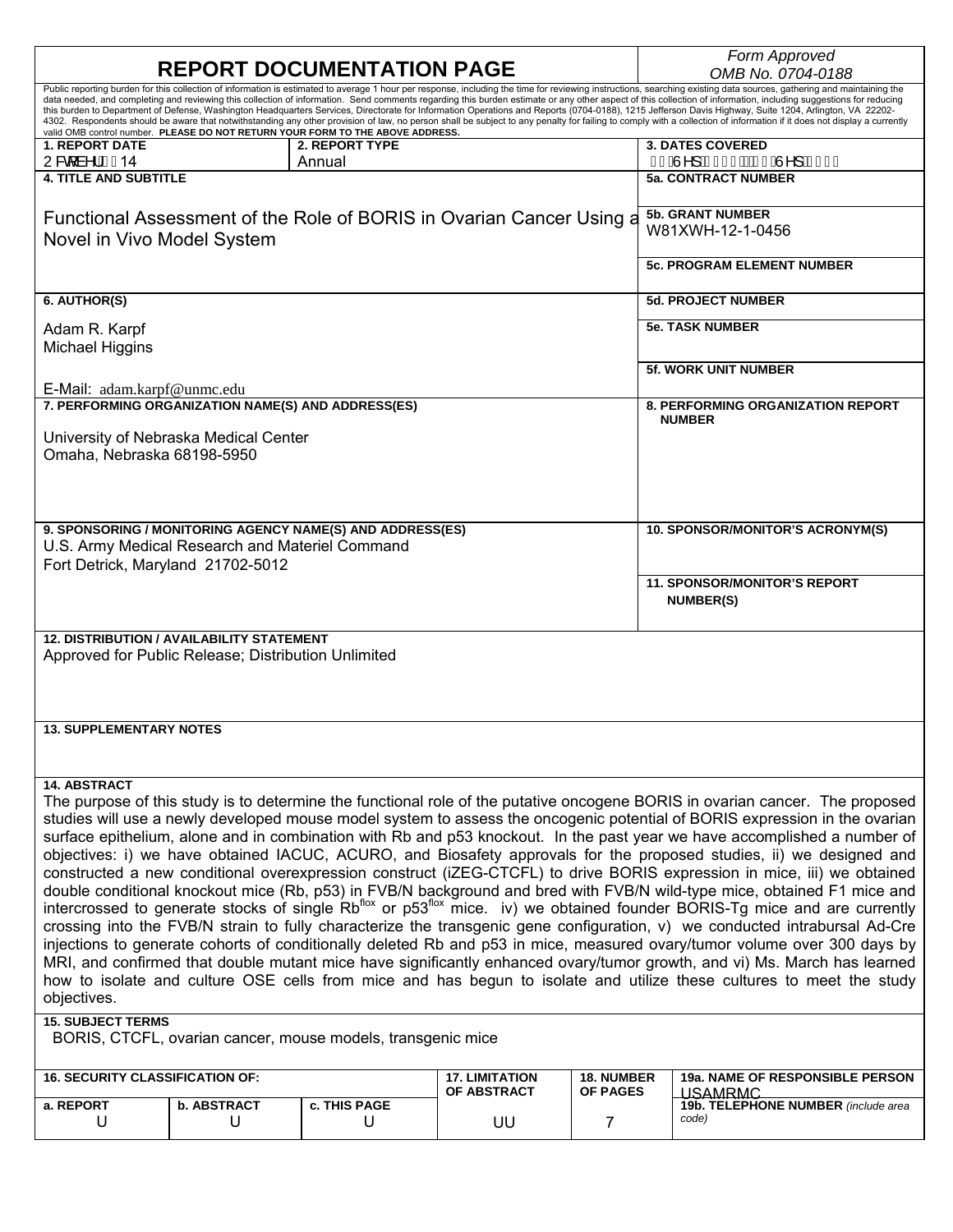## **Table of Contents**

#### *Page*  $\overline{P}$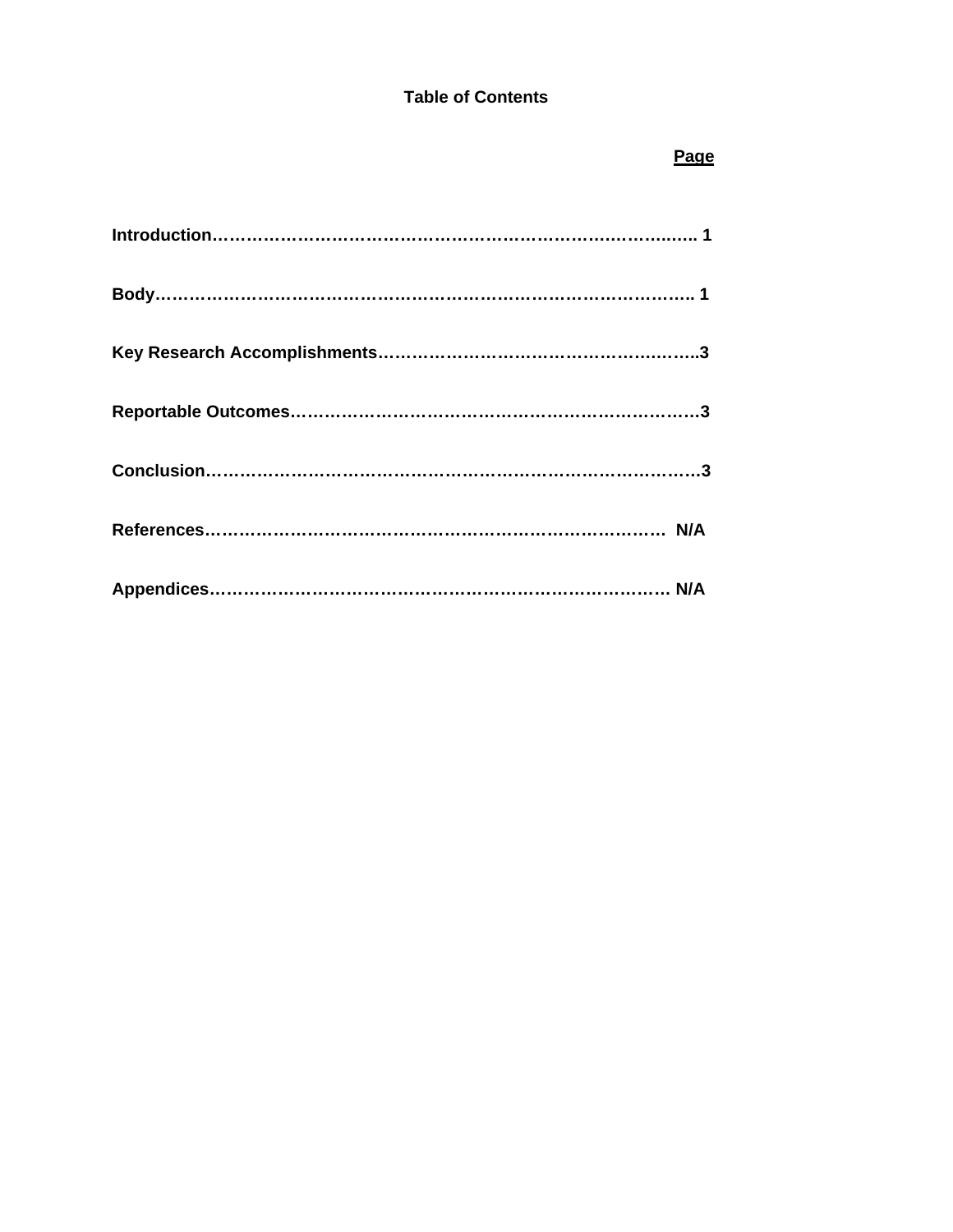## **INTRODUCTION**

BORIS (CTCFL) is the antagonistic paralog of CTCF, a protein involved in global regulation of chromatin structure and genomic imprinting. In human epithelial ovarian cancer (EOC), BORIS is aberrantly expressed due to promoter DNA hypomethylation. An increased expression ratio of BORIS/CTCF in EOC is associated with global DNA hypomethylation, advanced stage, and reduced survival. These findings suggest BORIS activation may be oncogenic in EOC. Based on the known function of CTCF in chromatin insulation, BORIS activation may also remodel the epigenome, particularly via DNA methylation changes (both hypermethylation and hypomethylation). It is plausible that BORIS activation may act cooperatively with Rb and p53 loss to drive epigenetic changes and EOC progression, as BORIS activation in EOC is coincident with activation of E2F target genes, and wildtype p53 is a negative regulator of BORIS expression. To test these hypotheses, we will develop and utilize a murine transgenic model that allows for the specific expression of BORIS in the ovarian surface epithelium (OSE), following delivery of adenovirus expressing Cre recombinase into the ovarian bursa.

## **BODY**

#### **Task 1. The goal of the first task is to determine the impact of BORIS expression, alone and in combination with loss of p53 and/or Rb, on EOC development.**

#### *1a. IACUC, ACURO, and Biosafety Approvals*

The existing IACUC protocol was amended to permit the studies described in the remainder of the proposal and approved for an additional three years in October of 2012. Moreover, ACURO approval for *USAMRMC Proposal Number OC110111, Award Number W81XWH-12-1-0456, entitled "Functional Assessment of the Role of BORIS in Ovarian Cancer Using a Novel in Vivo Model System"* was obtained on 01/31/14. Finally, the Institutional Biosafety Protocol for the use of adenoviruses was also resubmitted and approved by Roswell Park Cancer Institute.

*1b. Generation of transgenic mouse model with conditional CTCFL (BORIS) transgene in an FVB/N background.* 

As outlined in the SOW, we decided to generate a new *CTCFL* (*BORIS*) transgenic mouse so that it would be in the FVB/N background. In addition, we decided to remake the transgene in the iZEG conditional expression construct instead of the originally used pCLEG vector (described in original proposal) because of it contains reporters for both pre-activation (LacZ) and post-activation (EGFP) states. To help prevent epigenetic gene silencing that can take place with randomly inserted transgenes, we attempted to use a newly-developed transcription activator-like effector nucleases (TALENs) designed to target the ROSA26 locus. This approach was unsuccessful so we returned to the more traditional strategy (i.e. pronuclear injection with random integration).

Of 25 pups born following pronuclear injection, 4 were found to carry the BORIS transgene. These mice were mated to FVB/N mice and their progeny genotyped by PCR. Two litters showed evidence of germline transmission after genotyping by PCR; however, only one male mouse was confirmed by Southern analysis. This founder mouse appears to carry multiple copies of the BORIS transgene and has been mated to several FVB/N females to determine whether the transgene is present at a single chromosome location or at more than one locus and to propagate the mouse line. In addition mouse embryonic fibroblasts are being made from these offspring so that expression of the transgene can be tested following infection with adenoviruses that express Cre-recombinase.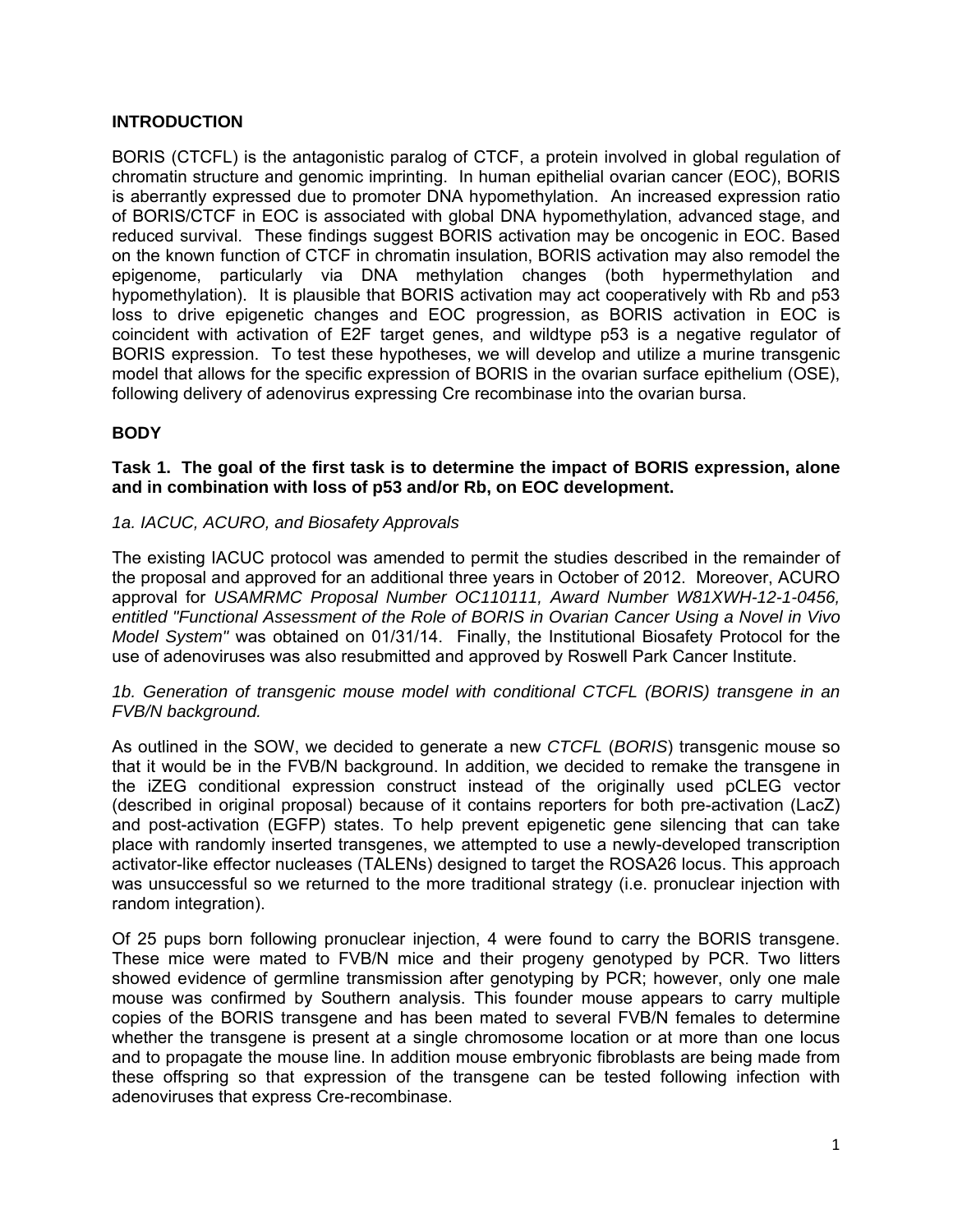#### 1c. Generation of control and experimental mice and intrabursal injection of adenovirus expressing Cre-recombinase

The initial double conditional knockout mouse (pRb<sup>flox/flox</sup>;p53<sup>flox/flox</sup> in FVB/N background) was bred with FVB/N wild type mice, and F1 mice intercrossed to generate stocks of single p53<sup>flox/flox</sup><br>knock out mice. As controls, coborts of 15 double mutant (pBb<sup>flox/flox</sup>:p63<sup>flox/flox</sup>) and 15 single bred with FVB/N wild type mice, and F1 mice intercrossed to generate stocks of single p53"<sup>ox/flox</sup><br>knock out mice. As controls, cohorts of 15 double mutant (pRb<sup>flox/flox</sup>;p53<sup>flox/flox</sup>) and 15 single mutant (p53<sup>flox/flox</sup>) female mice were established by conventional breeding and were treated with adeno-Cre-IRES-eGFP by intrabursal injection. To control for surgery and/or response to viral infection, contralateral ovarian bursa were injected with adenovirus that expresses only eGFP (adeno-eGFP). Since the BORIS transgenic mouse has only recently been made, mouse cohorts containing the transgene (e.g. pRb<sup>flox/flox</sup>;p53<sup>flox/flox</sup>; Tg<sup>iZEG-CTCFL /+</sup>) have not yet been produced. Once we have identified BORIS transgenic mice with single integration sites (above), transgene-carrying cohorts will be produced by *in vitro* fertilization techniques with the help of the Transgenics Core Facility at RPCI. This should expedite the generation of sufficient experimental animals.

Following surgery and intrabursal injection, control cohorts (i.e. pRb<sup>flox/flox</sup>;p53<sup>flox/flox</sup> and p53<sup>flox/flox</sup>) were monitored by MRI for enlargement of ovaries and/or tumor development. As anticipated, ovary enlargement/tumor development increased dramatically in the double mutant cohort compared to the single mutant cohort (Fig. 1).



**Figure 1. Tumor development in control cohorts. Single mutant (pRb+/+; p53<sup>flox/flox</sup>) or double** mutant (pRb<sup>flox/flox</sup>;p53<sup>flox/flox</sup>) female mice were subjected to intrabursal injection of adenoviruses expressing Cre-recombinase and eGFP or just eGFP (contralateral ovary), and monitored by MRI for 280-300 days. The graph shows the mean (n=15) ovary/tumor volume for the indicated cohort.

Alternative strategy to ectopically express BORIS in OSE:

Since it has taken so long to generate the BORIS-Tg mouse line we have been investigating an alternative approach to ectopically express BORIS in the mouse ovarian surface epithelium (OSE). With help from the Iowa University Vector Core Facility, we have constructed an adenovirus that expresses human BORIS. We are currently characterizing this adenovirus for infection efficacy and gene expression in HEK293 and OSE cells. The BORIS adenovirus can be co-injected with adeno-Cre-IRES-eGFP adenovirus into the ovarian bursa of mice circumventing the need to use the BORIS-Tg mouse line.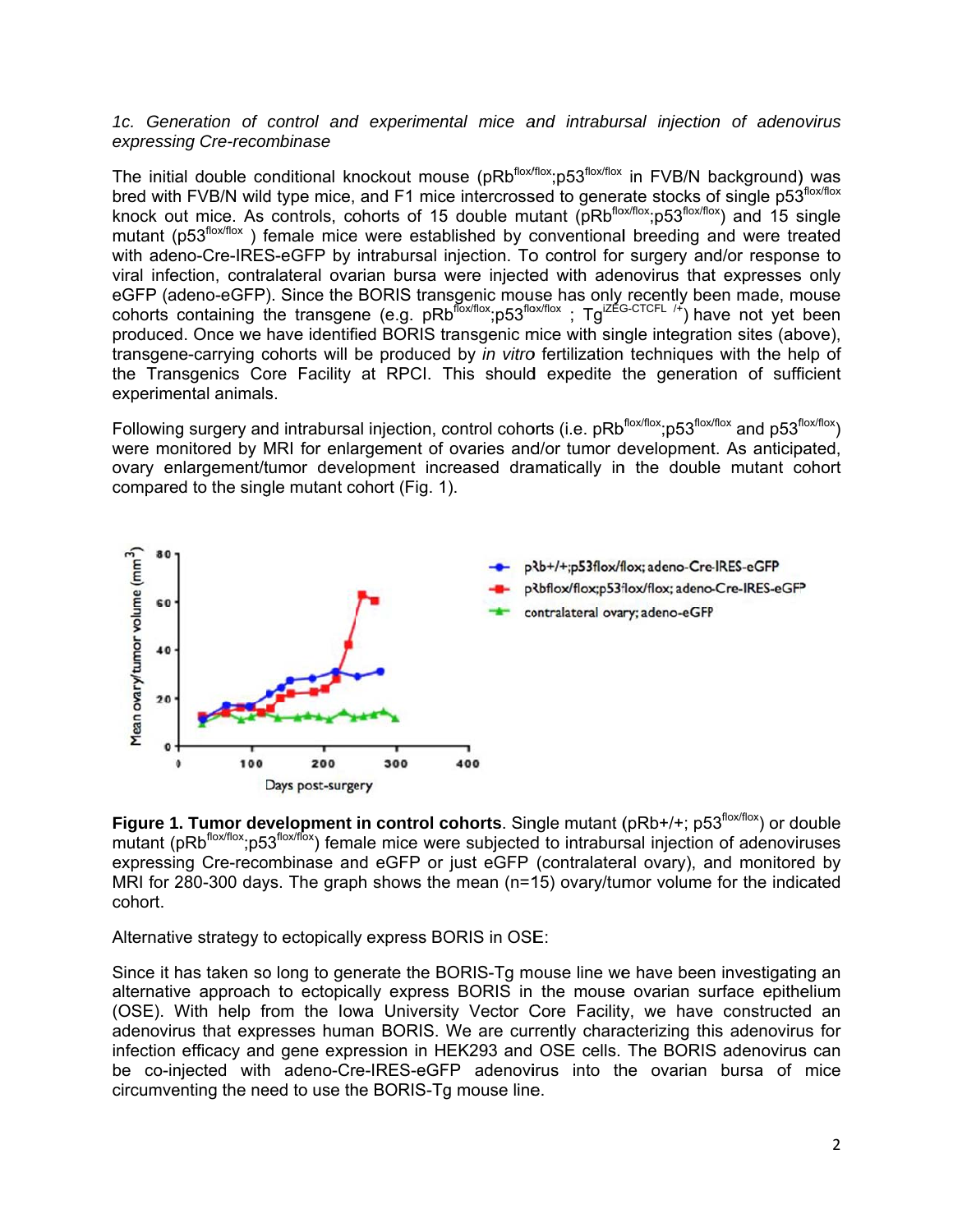#### **Task 2. The goal of the second task is to determine the impact of BORIS expression, alone and in combination with loss of Rb and/or p53, on epigenomic and genomic stability in EOC**

Similar cohorts of "control" animals (i.e. pRb<sup>flox/flox</sup>;p53<sup>flox/flox</sup> and p53<sup>flox/flox</sup>) containing 15 female mice each have been established. These mice have all undergone ovarian intrabursal injections of adeno-Cre and are currently being aged. At various time points, mice will be sacrificed and tumor material collected for genomic (CGH) and epigenomic (DNA methylation) analysis. Similar cohorts of animals carrying the BORIS-Tg with or without floxed p53 and/or floxed pRb will be established by *in vitro* fertilization, injected with adeno-Cre, and used for tumor collection.

#### **Task 3. The goal of the third task is to determine the impact of BORIS expression, alone and in combination with loss of p53 and/or Rb, on OSE transformation** *in vitro***.**

While visiting Dr. Flesken-Nikitin at Cornell, Ms. March learned to isolate and culture ovarian surface epithelial (OSE) cells. She has successfully established OSE cultures from double conditional knockout mice (pRbflox/flox;p53flox/flox ) as well as from p53flox/flox knock-out mice. As described above, we are currently generating BORIS-Tg mice. Once mice are available from BORIS-Tg mice in the various genetic backgrounds (pRB<sup>fl/fl</sup>, p53<sup>fl/fl</sup>, pRB<sup>fl/fl</sup>; p53<sup>fl/fl</sup>), she will determine the oncogenic properties of OSE cells harvested from mice with all genetic configurations. These experiments will include testing for growth in soft agar and invasive growth through Matrigel.

## **KEY RESEARCH ACCOMPLISHMENTS**

- Obtained IACUC, ACURO, and Biosafety approvals for all proposed studies.
- Designed and constructed a new conditional overexpression construct (iZEG-CTCFL) to drive BORIS expression in mice.
- Obtained double conditional knockout mice (Rb, p53) in FVB/N background and bred with FVB/N wild-type mice, obtained F1 mice and intercrossed to generate stocks of single Rbflox or p53flox mice.
- Obtained founder BORIS-Tg mice and are currently crossing into the FVB/N strain to fully characterize the transgenic gene configuration
- Conducted intrabursal Ad-Cre injections to generate cohorts of conditionally deleted Rb and p53 in mice, measured ovary/tumor volume over 300 days by MRI, and confirmed that double mutant mice have significantly enhanced ovary/tumor growth
- Ms. Joanna March (Teal Scholar) has learned how to isolate and culture OSE cells from mice and has begun to isolate and utilize these cultures to meet the study objectives

## **REPORTABLE OUTCOMES**

N/A

## **CONCLUSION**

We have made significant progress towards functionally assessing the role of BORIS in ovarian cancer. We have completed the necessary experimental design, have trained with the necessary experimental methods, and are currently producing mice to test the central hypotheses of the proposal. Successful completion of this proposal will reveal important new information about the molecular pathology of ovarian cancer, and the role of aberrant BORIS expression in the disease. This knowledge can be used to develop novel biomarkers and therapeutic approaches for ovarian cancer.